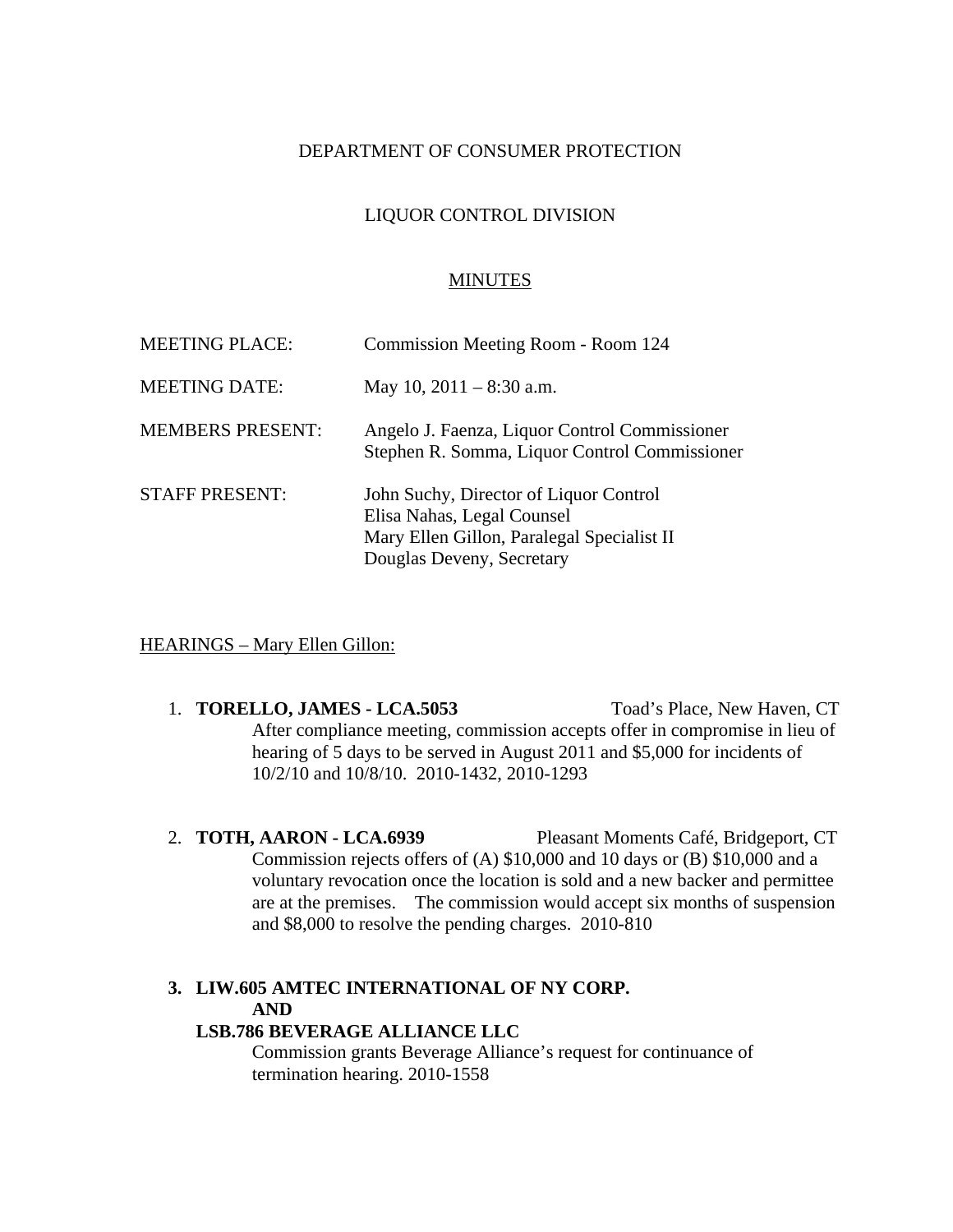Liquor Control Minutes May 10, 2011 Page 2 of 6

#### PROVISIONAL PERMITS:

- 4. **BRENNER, DAVID R. LGB.14660** Bantam Market, Bantam, CT Commission approves to issue provisional permit when in receipt of stipulated agreement, \$500 fee, cancel permit LGB.14660, bill of sale, seller's affidavit. Commission approved request to waive COD requirement for provisional permit.
- 5. **WADSWORTH, JOHN H. LIP.14837** Mago Point Packy, Waterford, CT Commission approves to issue provisional permit when in receipt of stipulated agreement, cancel permit LIP.12104, bill of sale, seller's affidavit. Commission approved request to waive COD requirement for provisional permit.
- **6. OWENS, ELIZABETH M. LRW.4835** Smoked Restaurant & BBQ, Kent, CT Commission approves to issue provisional permit when in receipt of stipulated agreement, \$500 fee. Commission approved request to waive COD requirement for provisional permit.
- 7. **CAMPOS, EDUARDO K. LCA.7287** Rumba Café, Stamford, CT Commission approves to issue provisional permit when in receipt of stipulated agreement, \$500 fee, cancel permit LCA.7189, bill of sale, seller's affidavit. Commission approved request to waive COD requirement for provisional permit.
- 8. **MICHELL, GEORGE R. LAB.33** Traveltini Martini Bar, Windsor Locks, CT Commission approves to issue provisional permit when in receipt of stipulated agreement, \$500 fee.
- 9. **MICHELL, GEORGE R. LAB.32** Cash N Barrell Grill, Windsor Locks, CT Commission approves to issue provisional permit when in receipt of stipulated agreement, \$500 fee.
- **10. GELLO, GARY M. LRW.4834** Joey's Pizza Pie, West Hartford, CT Commission approves to issue provisional permit when in receipt of stipulated agreement, \$500 fee. Commission approved request to waive COD requirement for provisional permit.
- 11. **AKBERZAI, SHAMSULLAH LGB.14664** Jets Market LLC, East Hartford, CT Commission takes no action; file returned to agent.
- **12. GRACA, NELSON A. LIP.14832** Wild Vines @ Pope Commons, Hartford, CT Commission approves to issue provisional permit when in receipt of stipulated agreement. Commission approved request to waive COD requirement for provisional permit.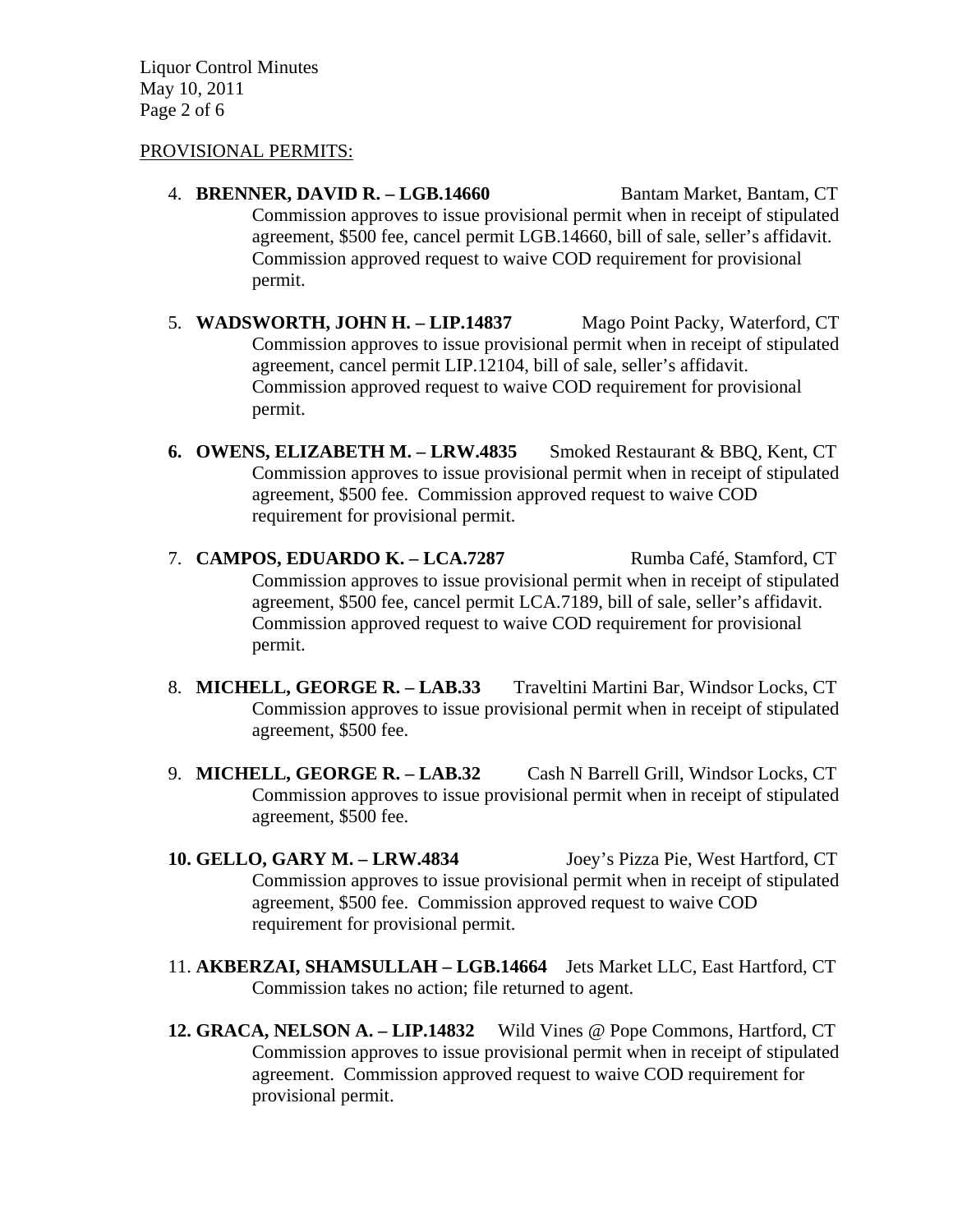Liquor Control Minutes May 10, 2011 Page 3 of 6

> **13. LONG, PAUL – LGB.14663** Stamford Market, Stamford, CT Commission approves to issue provisional permit when in receipt of stipulated agreement, \$500 fee. Commission approved request to waive COD requirement for provisional permit.

> 14. **PATEL, NAYNA G. – LGB.14662** Kwik Food Stop, Waterbury, CT Commission takes no action; file returned to agent.

#### **15. MARRAZZO, DEAN A. – LIR.18348**

Dean Marrazzo, The Hirsch Group LLC, Stratford, CT Commission approves to issue provisional permit when in receipt of stipulated agreement, \$500 fee, completed patio application, 8x10 photos of furnished interior. Endorse patio. Commission approved request to waive COD requirement for provisional permit.

#### **16. GERAGHTY-ANASTASI, NANCY M. – LIR.18347**

Stone River Grille, Sandy Hook, CT Commission approves to issue provisional permit when in receipt of stipulated agreement, \$500 fee. Endorse patio. Commission approved request to waive COD requirement for provisional permit.

**17. SANDHU, DAVINDER S.– LIP.14833** Crescent Wine & Spirits,Stamford, CT Commission approves to issue provisional permit when in receipt of stipulated agreement, \$500 fee. Commission approved request to waive COD requirement for provisional permit.

18. **PENNETTE, JODY A. – LRW.4833** China White, Greenwich, CT Commission approves to issue provisional permit when in receipt of stipulated agreement, \$450 provisional permit fee, cancel permit LRW.4691, bill of sale, seller's affidavit. Commission approved request to waive COD requirement for provisional permit.

19. **MISCIAGNA, PATRICK J. – LIP.14831** Premier Wine & Spirits, Fairfield, CT Commission approves to issue provisional permit when in receipt of stipulated agreement, cancel permit LIP.14581, proof that \$3,750 fine for LIP.14581 is paid PRIOR to cancellation, bill of sale, seller's affidavit. Commission approved request to waive COD requirement for provisional permit.

# 20. **PROTO, FELIX A. – LRW.4832** Nini's Trateria, New Haven, CT Commission approves to issue provisional permit when in receipt of stipulated agreement, \$500 fee. Commission approved request to waive COD requirement for provisional permit.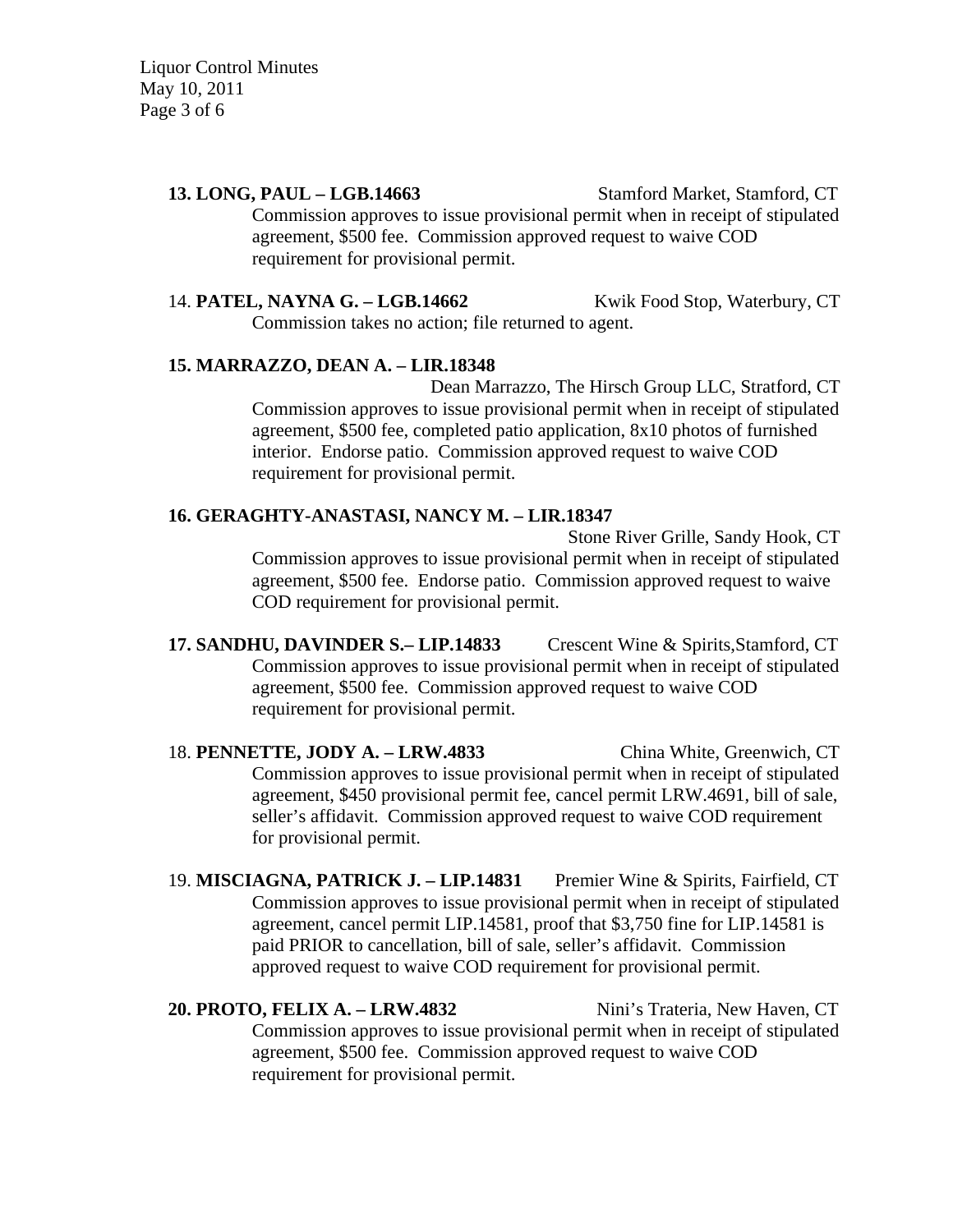Liquor Control Minutes May 10, 2011 Page 4 of 6

> **21. PROTO, FELIX A. – LRW.4831** Nini's Bistro, New Haven, CT Commission approves to issue provisional permit when in receipt of stipulated agreement, \$500 fee. Commission approved request to waive COD requirement for provisional permit.

> **22. CHAPMAN, KENDRA – LCA.7286** Black Rabbit, Lakeville, CT Commission approves to issue provisional permit when in receipt of stipulated agreement, \$500 fee, approval and issuance of removal for LIR.18003. Endorse patio. Commission approved request to waive COD requirement for provisional permit.

### PROVISIONAL PERMIT EXTENSIONS:

#### 23. **CHRISPIM, JACQUELINE F. – LIR.18272.P.CW**

Pasta & Pizza Factory, Norwalk, CT Commission approved to extend provisional permit.

- 24. **MORAN, MERCEDES M. LGB.14564.P.CW** One Stop Variety, Stamford, CT Commission approved to extend provisional permit.
- 25. **CACERES, SANTOS R. LCA.7246.P.CW** Elite Night Club, Stamford, CT Commission approved to extend provisional permit.

### FINAL PERMITS:

- 26. **JUSTIN VINEYARDS & WINERY LLC LSW.624** Paso Robles, CA Commission approved to issue final permit.
- 27. **PLANT, DANA L. LRW.4810.P.CW** Whistle Stop Café, Windsor, CT Commission approves to issue final permit when in receipt of 8x10 photos of dining room #2.

## 28. **JUNAID, MOHAMED F. – LGB.14641**

Save A Mini Mart, East Hartford, Darien, CT Commission approves to issue final permit when in receipt of LGB.13926 for cancelation.

29. **FONTANA, MARIO – LCA.7259** Bodega, Fairfield, CT Commission approves to issue final permit upon receipt of business phone number, 8x10 photos of interior and exterior (including proof of lockable storage), final fire marshal approval. Commission approves request for single bathroom due to hardship letter.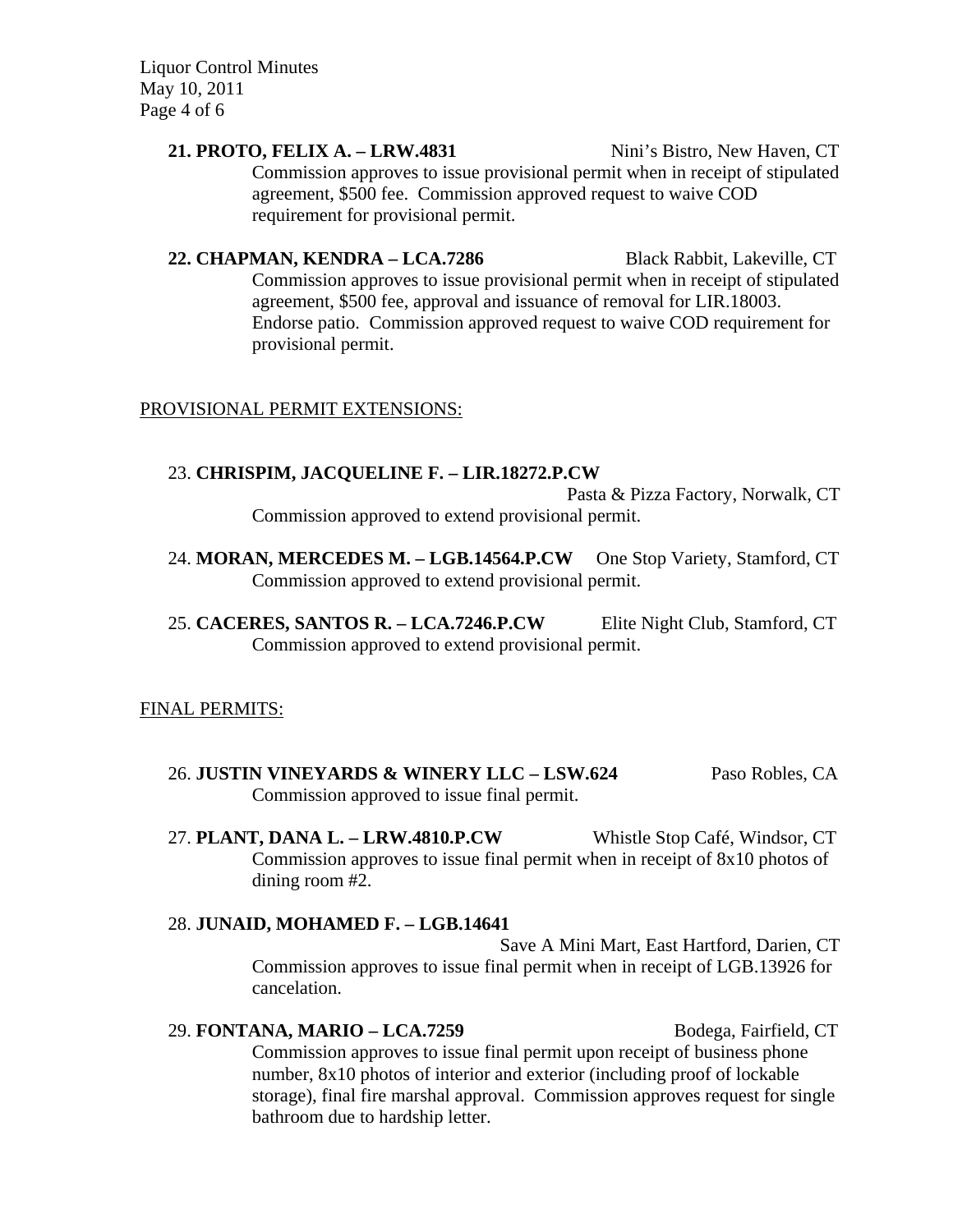Liquor Control Minutes May 10, 2011 Page 5 of 6

- 30. **COOPER, JAMES E. III LIR.18159.P CW** Bonda Restaurant, Fairfield, CT Commission approves to issue final permit when in receipt of 8x10 photos of entire interior, lockable storage and trade name. Final permit MUST be issued by 5/16/11.
- 31. **SAADA, OLA LGB.14634** Mike's Supermarket & Convenience, Bridgeport, CT Commission approves to issue final permit when in receipt of publication notice.
- 32. **SHAH, DEVENDRA P. LGB.14656** Swissland Farm, Bridgeport, CT Commission approves to issue final permit when in receipt of publication notice.
- 33. **NOUSIOPOULOS, DEBRA LIR.18313** Fat Cat Grill & Bar, Norwich, CT Commission approves to issue final permit when in receipt of articles of organization (stamped) from secretary of states office, disclaimer statement from David Shilling, 8x10 photos of completed premises (barroom, dining room, kitchen and patio). Endorse patio.
- 34. **GAZZOLA, JOHN B. LCA.7211.P.CW** Lola's Mexican Kitchen, Stamford, CT Commission approves to issue final permit when in receipt of 8x10 photos of entire interior, trade name and lockable storage. Endorse interior access.
- 35. **ORTIZ, NOELIA LIR.18285** Andreas Restaurant, Hartford, CT Commission approved to issue final permit.

#### OTHER:

### **36. ANTONOPOULOS, JAMES N. – LIR.16130**

Newtown Pizza Palace and Restaurant, Newtown, CT Commission approves application for transfer of stock and Gino Dushku as substitute permittee.

- 37. **RUIZ, LISA LIR.15445** Villa Del Sol, Westport, CT Commission approves application for transfer of stock.
- 38. **DEMATTEO, CHARLES R. LCA.7032** North Side Tavern, Hamden, CT Commission approves application for transfer of interest.
- 39. **KUNCHANDY, RAJAN LIR.17824** Mirch Masala Cuisine of India, Groton, CT Commission approves application for transfer of interest.
- 40. **ALWARD, STEPHEN J. LIR.16412** Riverhouse Tavern,Westport, CT Commission approves transfer of interest.